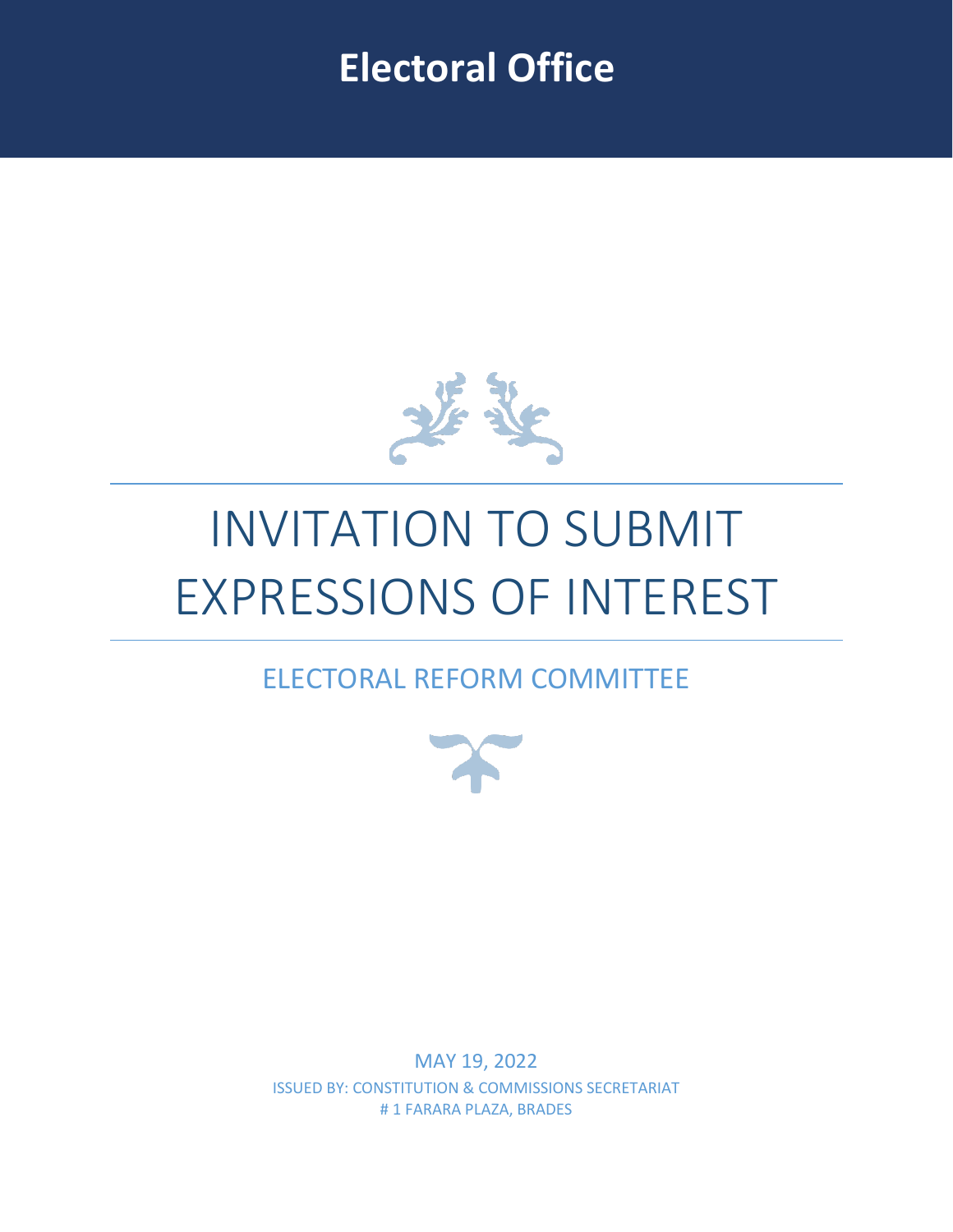## **Electoral Office, C/O Constitution & Commissions Secretariat, Montserrat**

#### **Overview**

The Montserrat Electoral Commission is inviting Expressions of Interest from suitably qualified persons who wish to be considered to serve on a Committee established to lead on a consultative and reporting process on Electoral Reform on Montserrat for a period of six (6) months.

The successful candidates will be selected following an assessment based on the eligibility criteria outlined below. The Committee will consist of four (4) persons and specific terms of reference, function, duties and key dates will agreed and issued on appointment.

#### **Background**

The Electoral Commission was established by section 78 of the Montserrat Constitution Order, 2010 and works primarily in accordance with the Electoral Commission Act and the Elections Act. The Commission is responsible for the supervising Elections in Montserrat in accordance with s. 78 of the Montserrat Constitution amongst other functions. The Commission was tasked by Cabinet to carry out wide spread electoral reform to the electoral process on Montserrat.

As such the Commission is seeking to establish a Committee that will lead the consultation process on Electoral Reform within the Montserrat Community and diaspora and report back to the Electoral Commission.

The duties of the Committee are as follows;

- 1. Carry out consultations on topics surrounding systemic electoral reform with:
	- The general public on Montserrat and the Montserrat diaspora
	- Key officials in other territories
	- Cabinet Members and the Parliamentary Opposition

These consultations would include:

- i. Consideration of differentials such as Single Constituency vs Mixed System of At-Large Voting and Multi Constituencies.
- ii. Consideration of reviewing electoral boundaries on Montserrat in light of (i)
- iii. Consideration of whether persons with dual nationality and Montserratians as defined under the Constitution (section  $107(2)(a)$  or  $107(2)$  (b)(ii) should be allowed to contest General Elections or By-elections
- iv. Consideration of involving the diaspora in voting.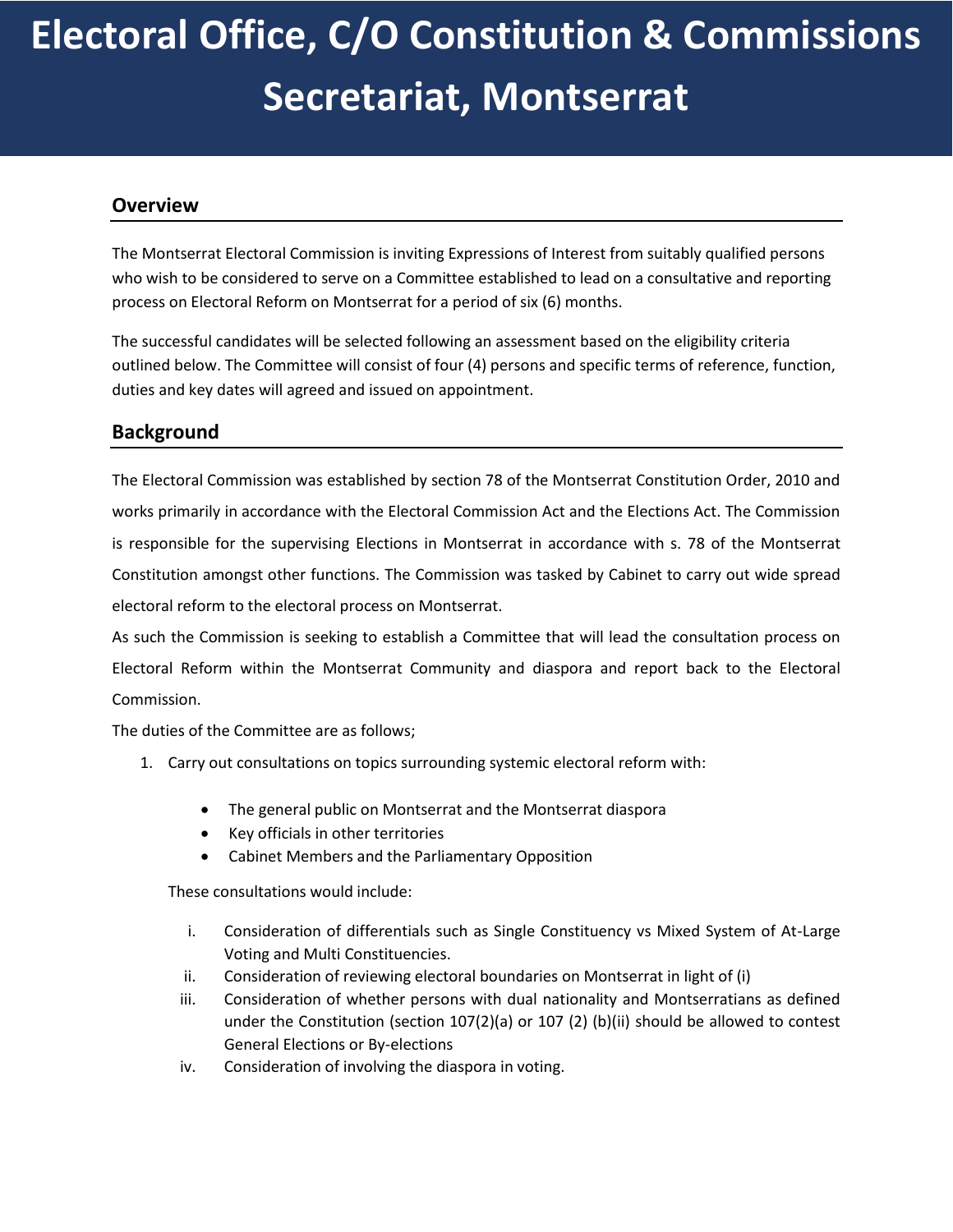- v. Consideration of legislating the establishment of political parties as well as party and campaign funding.
- 2. Undertake research and consultation in other Overseas Territories such as Anguilla, to gain an insight into their electoral processes as well as their election legislation.
- 3. Carry out consultation with the Commonwealth Parliamentary Association (CPA).
- 4. Present the following reports to the Electoral Commission, inclusive of findings and recommendations, for possible electoral reform, within seven (7) months of receiving the appointment to carry out the reform exercise.

| Inception report                              | End of month 1 |
|-----------------------------------------------|----------------|
| Interim report                                | End of month 3 |
| Draft final report                            | End of month 6 |
| Final report (after all feedback is received) | End of month 7 |

- 5. Hold periodic discussions with the Electoral Commission immediately after submitting each of the above-mentioned reports.
- 6. Solicit public feedback on the draft of the report as agreed by the Electoral Commission.
- 7. Present the final report to the Electoral Commission for approval.

N.B- Finalised terms of Reference will be agreed upon appointment with the successful candidates. The above is a guideline and indicative but not exhaustive of duties.

#### **Qualifications and Experience**

The Electoral Office is seeking individuals who meet the following criteria;

- 1. Be a Montserratian or resident in Montserrat
- 2. Be literate, numerate and proficient in the use of ICT.

3. Has not been convicted in the previous seven years of a crime involving honesty or moral turpitude or contravention of the Election conduct, even if s/he enjoys amnesty;

4. Not be a candidate or agent of a candidate in the last two General Elections or By-Election, on Montserrat.